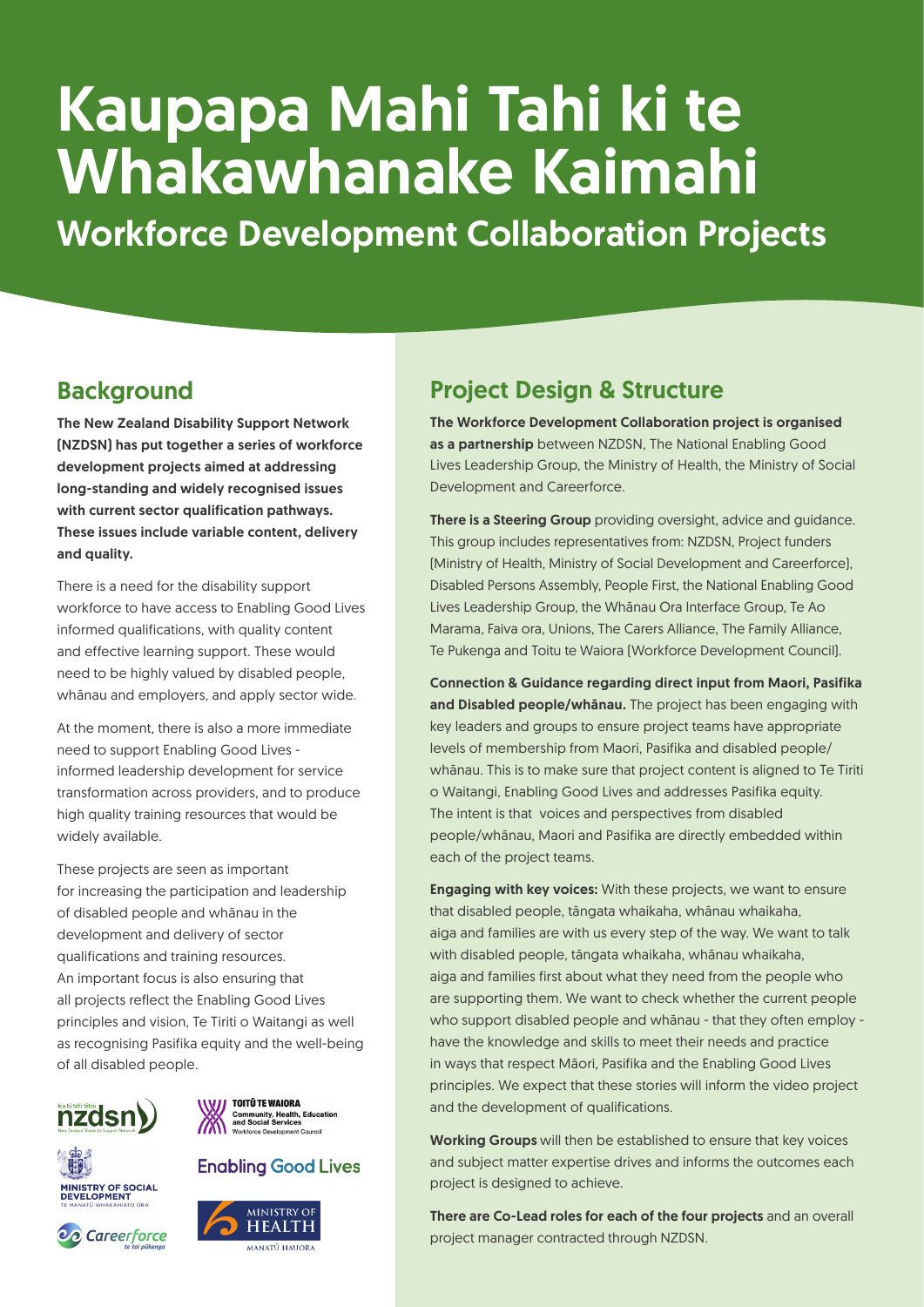## Project Descriptions

Project Two

**Project Two** 

Facilitating a collaborative effort to develop future-focused Enabling Good Lives-informed curriculum and delivery models for the certificate level 2-4 Health and Wellbeing qualifications as they relate to the disability support workforce.

*Project co-leads:* Grant Cleland and Cate Grace.

*Project deliverables/outputs:*

- Effective stakeholder engagement.
- Consensus on an agreed national curriculum for each of the qualifications.
- Consensus on recommended delivery models/options for each of the qualifications.

*Intended Outcome:* Qualifications that are highly valued, nationally consistent and well supported by disabled people, whānau, employers and the workforce.

### Facilitating a collaborative effort to develop a positive behaviour support specialist strand to the level 5 diploma qualification in Health and Wellbeing.

*Project co-leads:* Gordon Boxall and Martyn Matthews.

*Project deliverables/outputs:*

- Effective stakeholder engagement.
- Consensus on an agreed national curriculum.
- Consensus on recommended delivery models/options for the qualification.

*Intended outcome:* A nationally consistent qualification that is highly valued and supported by disabled people, whānau, employers and the workforce.

#### Continuing delivery of the Leadership for Service Transformation Programme aimed at embedding Enabling Good Lives-informed practice across up to 40 organisations.

*Project Lead:* Humanly.

*Project deliverables/outputs:*

- A 20-week learning journey for service transformation teams involving a four-phase Programme that includes four workshops, online learning and individual implementation conversations for each organisation.
- Deliver to organisations involving six cohorts, comprising up to 40 service transformation teams with up to six members in each team.
- Organise delivery with two intakes in three locations each in July 2021 and February 2022.

*Intended outcome:* Significant Enabling Good Lives-informed transformation across the service provider landscape.